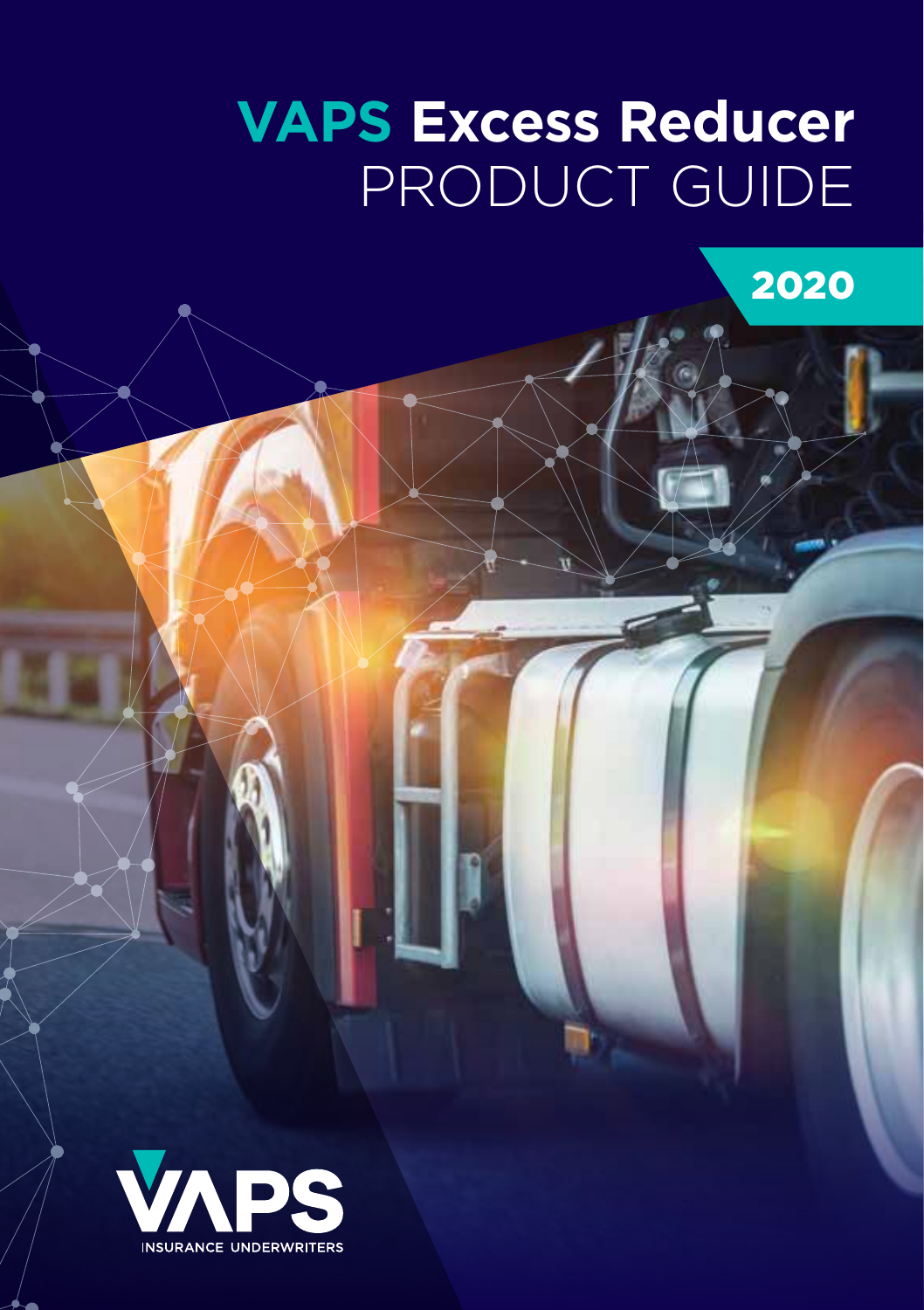# **INDEX**

- 1. Own Damage Excess Reducer
- 2. Theft/Hijack Excess Reducer
- 3. Third Party Excess Reducer
- 4. Mechanical Breakdown Towing
- 5. Penalty Excess Reducers
- 6. Loss of Use
- 7. Cross Border Towing & Recovery
- 8. Pollution Liability Excess Reducer
- 9. Goods in Transit (GIT) Basic Excess Reducer
- 10. Goods in Transit (GIT) Theft/Hijack Excess Reducer
- 11. Windscreen Comprehensive Cover
- 12. Windscreen Excess Reducer
- 13. VAPS Non-Motor Excess Reducer
- 14. VAPS Tyre Cover
- 15. Renasa IVP (Inception Value Policy)



**2 VALUE AND INSURANCE PRODUCT GUIDE 2020**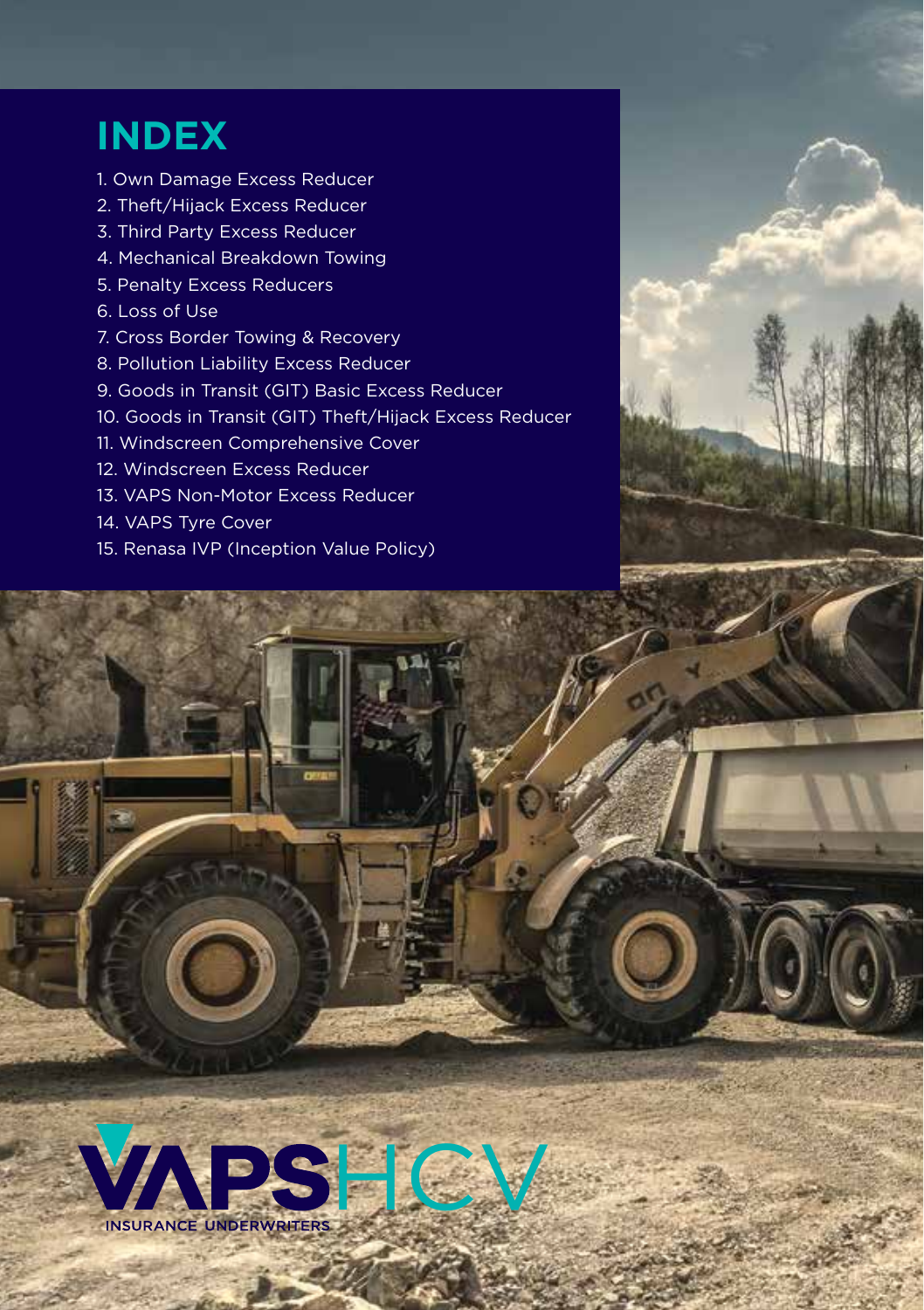# Intelligent insurance solutions.

la 1

ū

 $\mathcal{N}$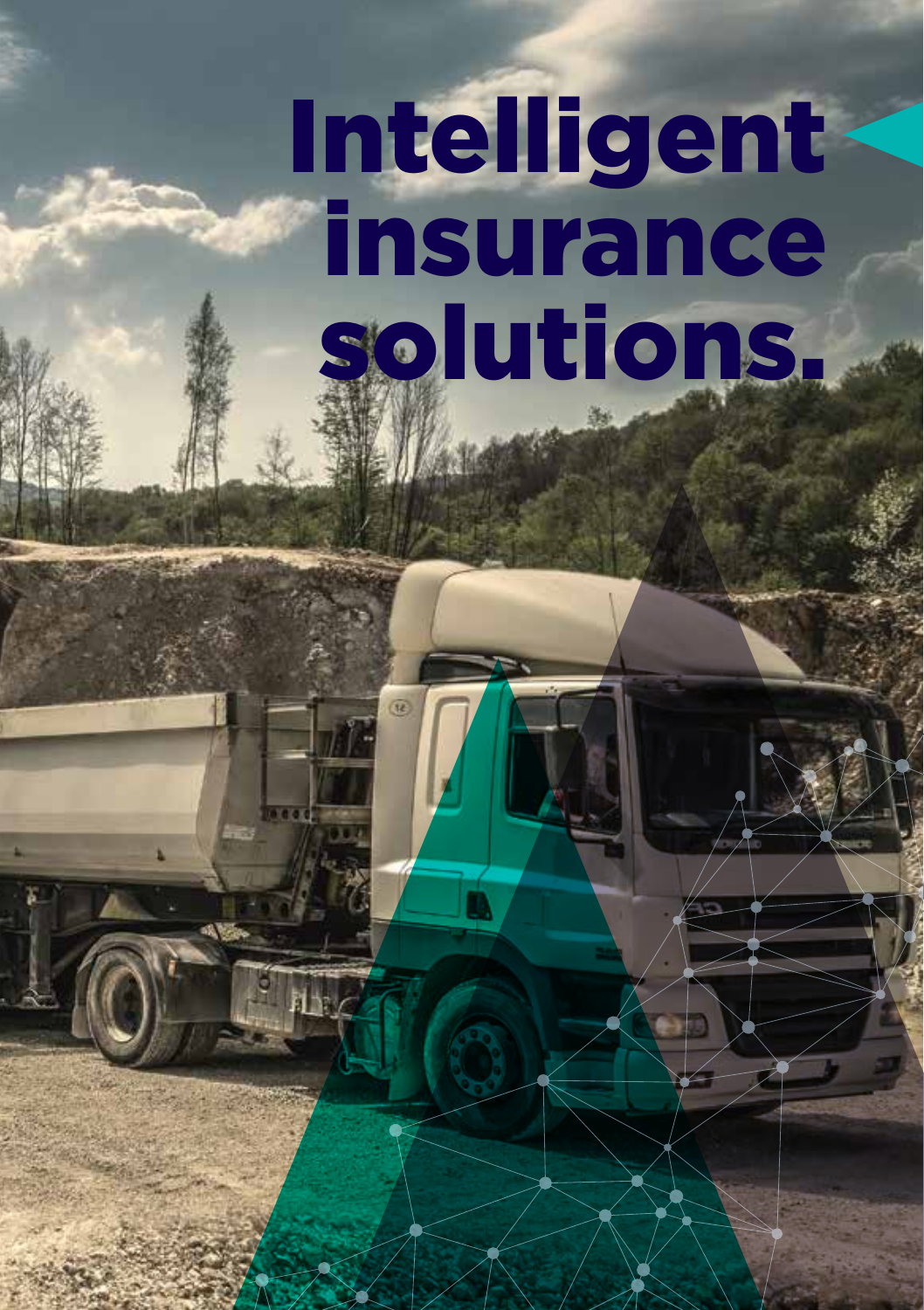# Important Notes

- There must be a valid Comprehensive Underlying policy in place.
- All our products can be taken as stand-alone cover.
- Broker Commission: Non-Motor 20% & Motor 12.5%
- The Underlying Insurer must admit liability and pay out before our cover will respond, except where the claim falls within the excess.
- Our rating guide is a guideline only and is always subject to the policy wording.

# **Important Notes:**

- If the client's claim falls within the excess with the Underlying Insurer, they can still submit a claim to VAPS.
- Vehicles, Trailers & Plant must always be comprehensively insured with a valid underlying policy in place.
- All products can be taken as stand-alone.
- $\blacktriangleright$  Theft/Hijack excluded.
- $\blacktriangleright$  If Non-Standard Excesses are applied by the Underlying Insurer, then the Inner Excesses may vary.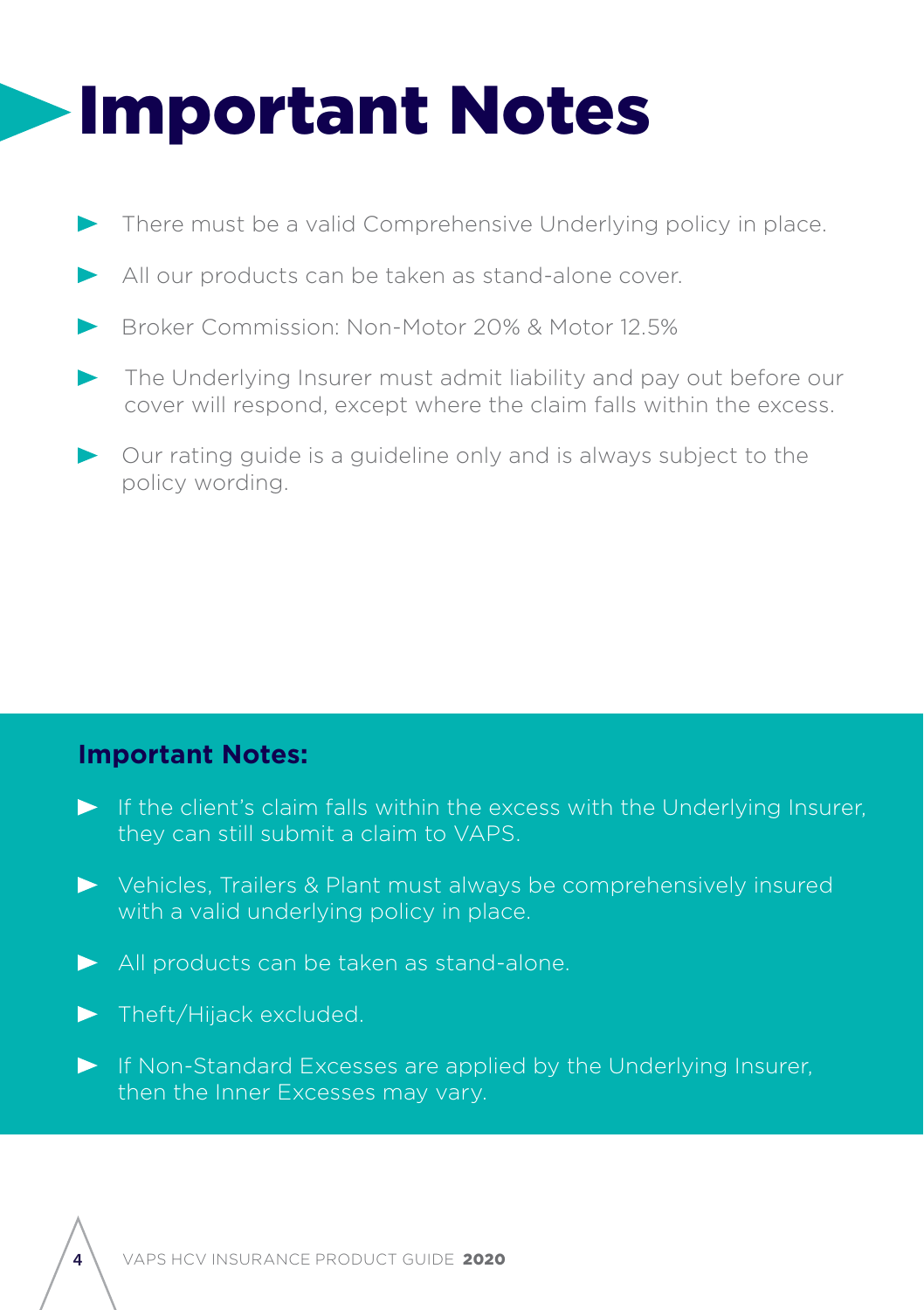# 1. Own Damage Excess Reducer

### **HCV's, Trailers, Buses, Commercial Vehicles, LDV's, PMV's & Plant**

This section insures your Standard Own Damage excess which is payable in terms of your Underlying Insurance Policy limited to the Sum Insured stated in this Policy Schedule and the Maximum Sum Insured stated below.

### HCV'S, TRAILERS, BUSES, COMMERCIAL VEHICLES & PLANT

| Monthly Rate            | $\blacktriangleright$ 1% of basic excess |
|-------------------------|------------------------------------------|
| Minimum Monthly Premium | $\blacktriangleright$ R100 (Per policy)  |
| Maximum Indemnity Limit | $\blacktriangleright$ R350000            |
| Excluded                | Rental Vehicles & Courtesy Vehicles      |
| Inner Excess            | $\blacktriangleright$ Flat Excesses      |

| <b>Vehicle Value</b>          | <b>Monthly rate</b>                         |
|-------------------------------|---------------------------------------------|
| Less than R100 000            | $\blacktriangleright$ 1.5% of basic excess  |
| Between R100 000 and R200 000 | $\blacktriangleright$ 1.25% of basic excess |
| Between R200 000 and R500 000 | $\blacktriangleright$ 1% of basic excess    |
| Over R500 000                 | $\blacktriangleright$ Flat Excesses         |
| Minimum Monthly Premium       | $\blacktriangleright$ R100                  |
| Maximum Indemnity Limit       | ▶ R80 000                                   |
| Excluded                      | Rental Vehicles & Courtesy Vehicles         |
| Inner Excess                  | $\blacktriangleright$ Flat Excesses         |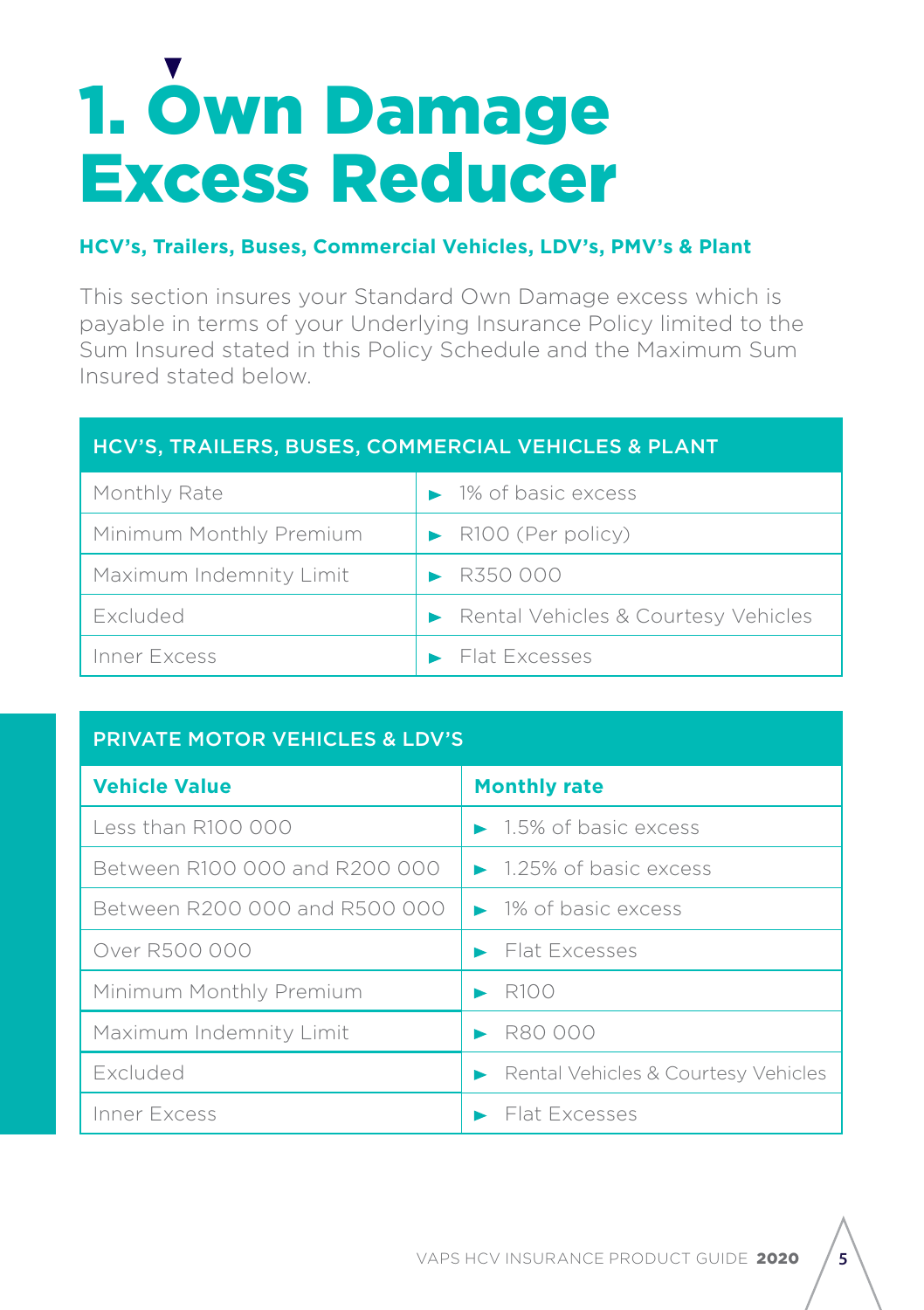# 2. Theft/Hijack Excess Reducer

#### **HCV's, Trailers, Buses, Commercial Vehicles, LDV's, PMV's & Plant**

This section insures your Theft/Hijack excess (Theft/Hijack/Write-off) which is payable in terms of your Underlying Insurance Policy limited to the Sum Insured stated in the Policy Schedule or the Maximum Sum Insured stated below, subject to the applicable Inner excess.

### HCV'S, TRAILERS, BUSES, COMMERCIAL VEHICLES & PLANT

| Monthly Rate            | ▶ 0.25% of Theft/Hijack Excess      |
|-------------------------|-------------------------------------|
| Minimum Monthly Premium | $\blacktriangleright$ R100          |
| Maximum Indemnity Limit | R450 000                            |
| Excluded                | Rental Vehicles & Courtesy Vehicles |
| Inner Excess            | Nil                                 |

# **Important Note:**

To a vehicle stolen and recovered with damage an inner excess of R5 000 will apply unless otherwise agreed with VAPS.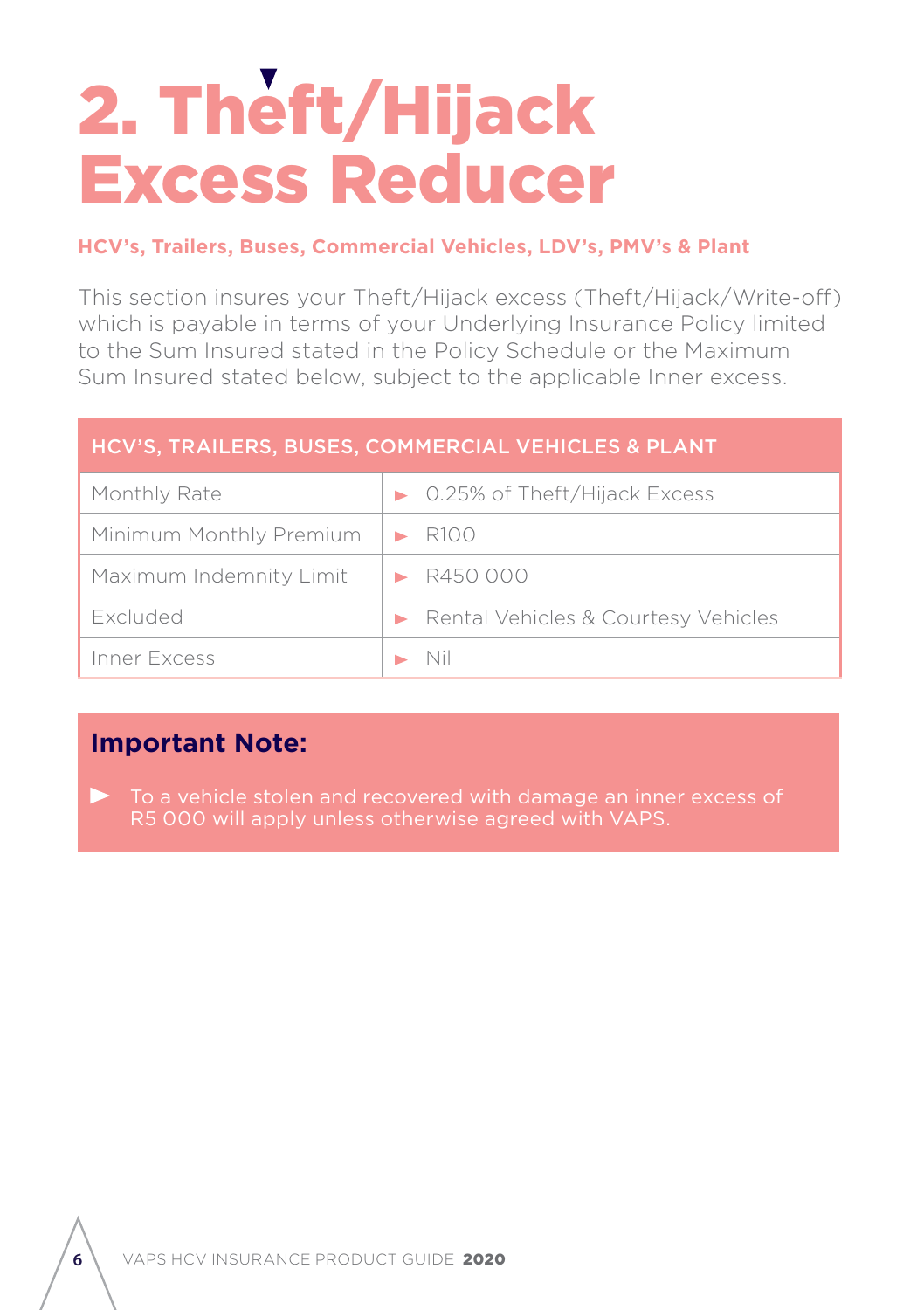# 3. Third Party Excess Reducer

### **HCV's, Trailers, Buses, Taxi's, Commercial Vehicles, LDV's, PMV's & Plant**

This section insures you for payment of your liability / Section II excess which is payable in terms of your Underlying Insurance Policy limited to the Sum Insured stated in this Policy Schedule and the Maximum Sum Insured stated below or in the Policy Schedule.

| <b>PRIVATE MOTOR VEHICLES, TAXI'S &amp; LDV'S</b> |                                                              |                              |
|---------------------------------------------------|--------------------------------------------------------------|------------------------------|
| <b>Monthly Rate</b>                               | <b>Sum Insured</b>                                           | Premium                      |
|                                                   | $\triangleright$ R2500                                       | $\blacktriangleright$ R30 pm |
|                                                   | $\triangleright$ R5000                                       | $\blacktriangleright$ R45 pm |
|                                                   | $\blacktriangleright$ R7500                                  | R60 pm                       |
|                                                   | $\blacktriangleright$ R10 000                                | R70 pm                       |
| Minimum Monthly Premium                           | $\blacktriangleright$ R100                                   |                              |
| Maximum Indemnity Limit                           | $\triangleright$ R 450 000                                   |                              |
| Excluded                                          | $\blacktriangleright$ Rental Vehicles &<br>Courtesy Vehicles |                              |
| Inner Excess                                      | Nil                                                          |                              |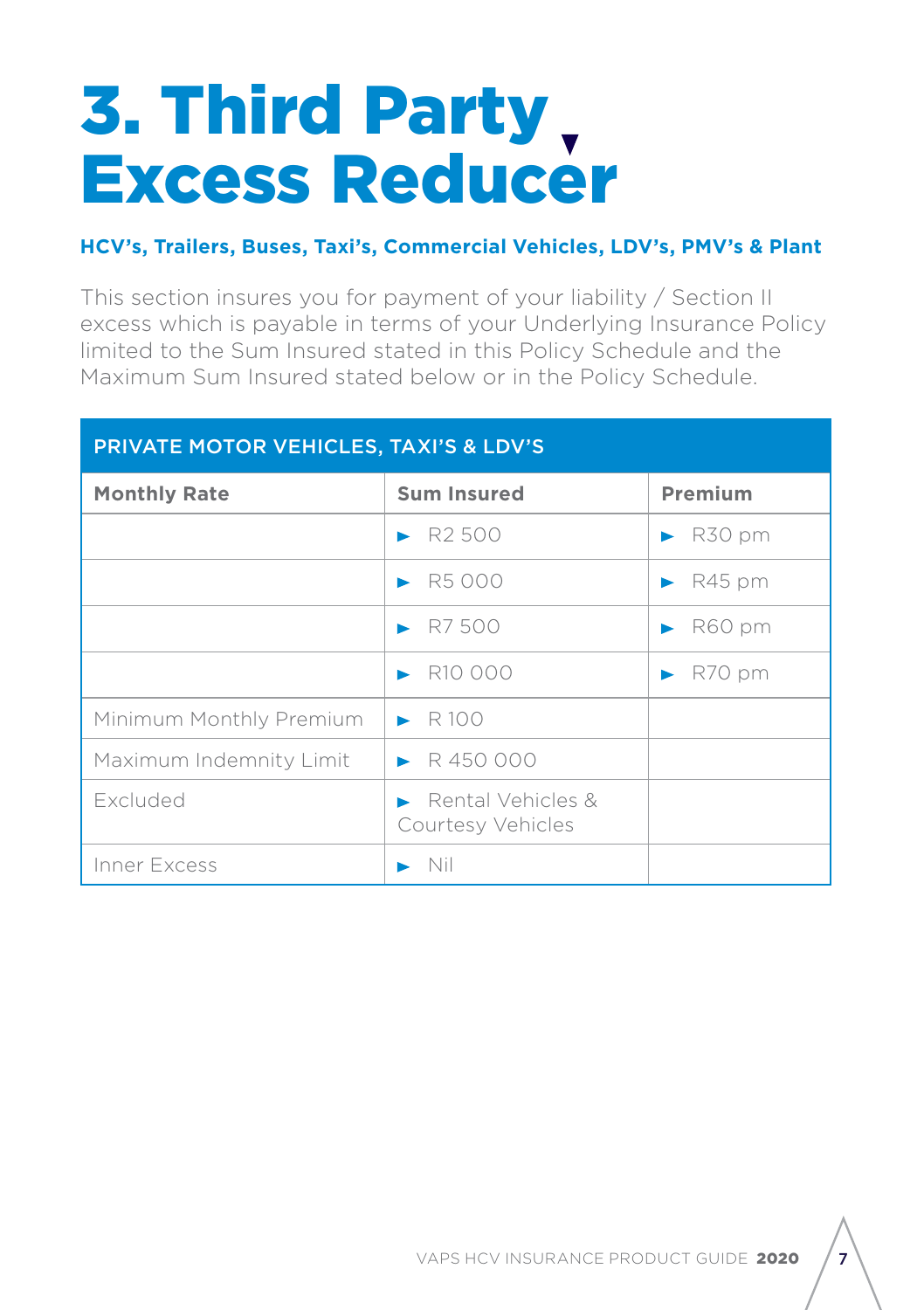# 4. Mechanical Breakdown Towing\*

### **HCV's, Trailers, Buses, Commercial Vehicles, LDV's, PMV's & Plant**

Should the insured vehicle or vehicle combination (including trailers) become disabled as a result of mechanical, electronic or electrical breakdown, the company will pay the reasonable cost of towing the vehicle or vehicle combination to the nearest repairer or to the insured's premises, whichever is closest, within the Republic of South Africa.

#### HCV'S, TRAILERS, BUSES, COMMERCIAL VEHICLES, LDV'S, PMV'S & PLANT

| Monthly Rate            | $\blacktriangleright$ R 165 per vehicle                                           |
|-------------------------|-----------------------------------------------------------------------------------|
| Minimum Monthly Premium | R165<br>ь                                                                         |
| Maximum Indemnity Limit | $\triangleright$ R15 000 per insured item                                         |
| $E_{\text{Xcluded}}$    | Rental Vehicles; Third Parties; Courtesy<br>Vehicles; Vehicles older than 5 Years |
| Inner Excess            | Nil                                                                               |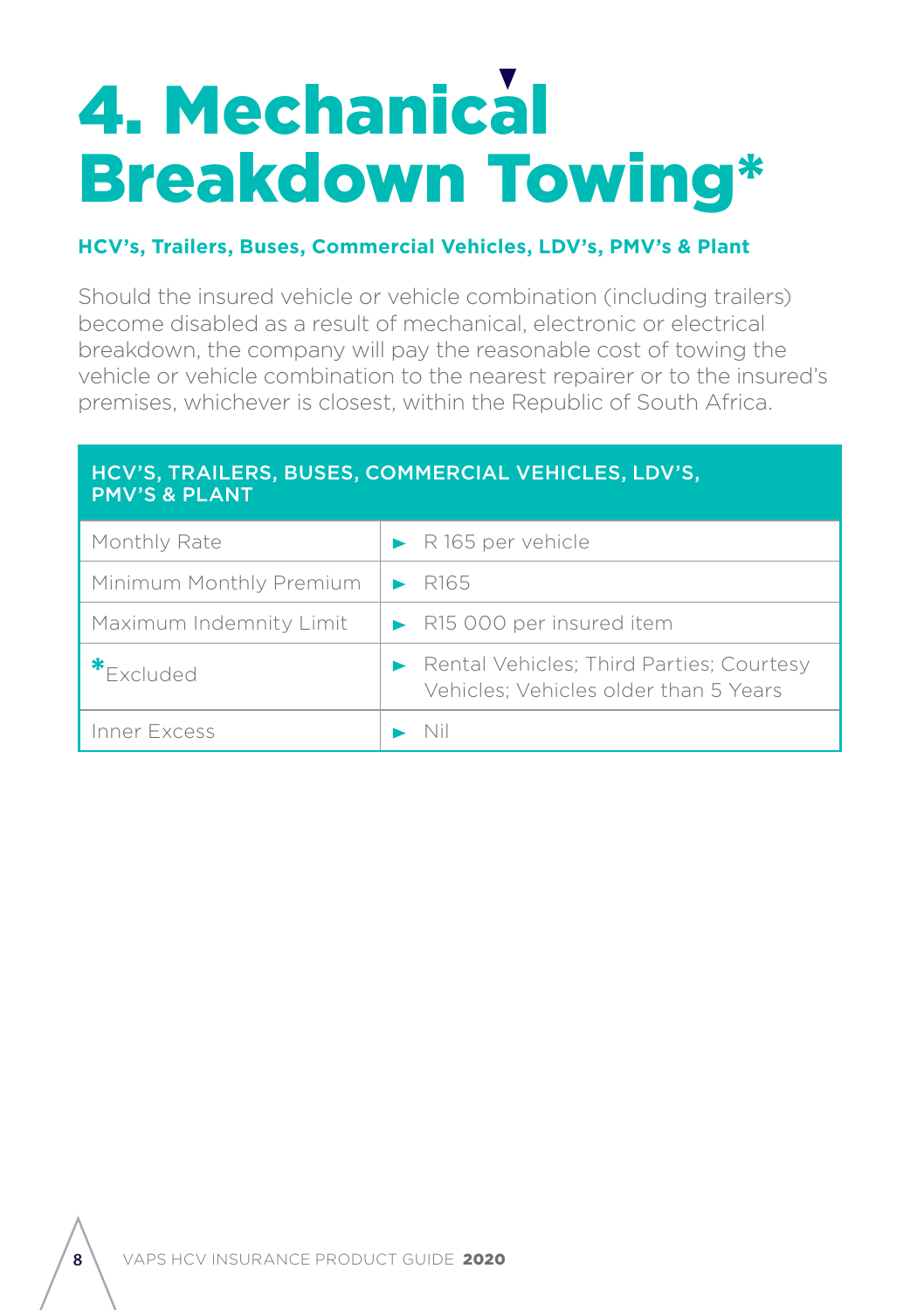# 5. Penalty Excess Reducers

### **HCV's, Trailers, Buses, Commercial Vehicles, LDV's, PMV's & Plant**

This section insures your excess which is payable in terms of your Underlying Insurance Policy covering the additional penalty excesses due, limited to the Sum Insured as stated in the Policy Schedule and the Maximum Sum Insured as stated below provided the said liability on the Underlying Insurance Policy exceeds the Sum Insured stated in this Policy Schedule.

#### HCV'S, TRAILERS, BUSES, COMMERCIAL VEHICLES, LDV'S, PMV'S & PLANT

| Monthly Rate            | $\blacktriangleright$ 1% per penalty excess |
|-------------------------|---------------------------------------------|
| Minimum Monthly Premium | $\blacktriangleright$ R100                  |
| Maximum Indemnity Limit | $\triangleright$ R60 000 per penalty excess |
| Inner Excess            | – Nil                                       |

# **Important Note:**

Penalty excesses capped by the Underlying Policy will be rated as above to this capped percentage amount.

### **Penalty excess cover must be specified and is limited to:**

- Single vehicle accident
- **Driving during hours of 23h00 and 05h00**
- Professional Driving Permit (PDP) less than 2 years
- ▶ Driver under 23 or older than 65 years of age
- ▶ Capsizing & Overturning whilst tipping
- Driving license issued by an authority outside the Republic of South Africa
- $\blacktriangleright$  Driver licensed for less than 3 years
- Extended Territorial Limits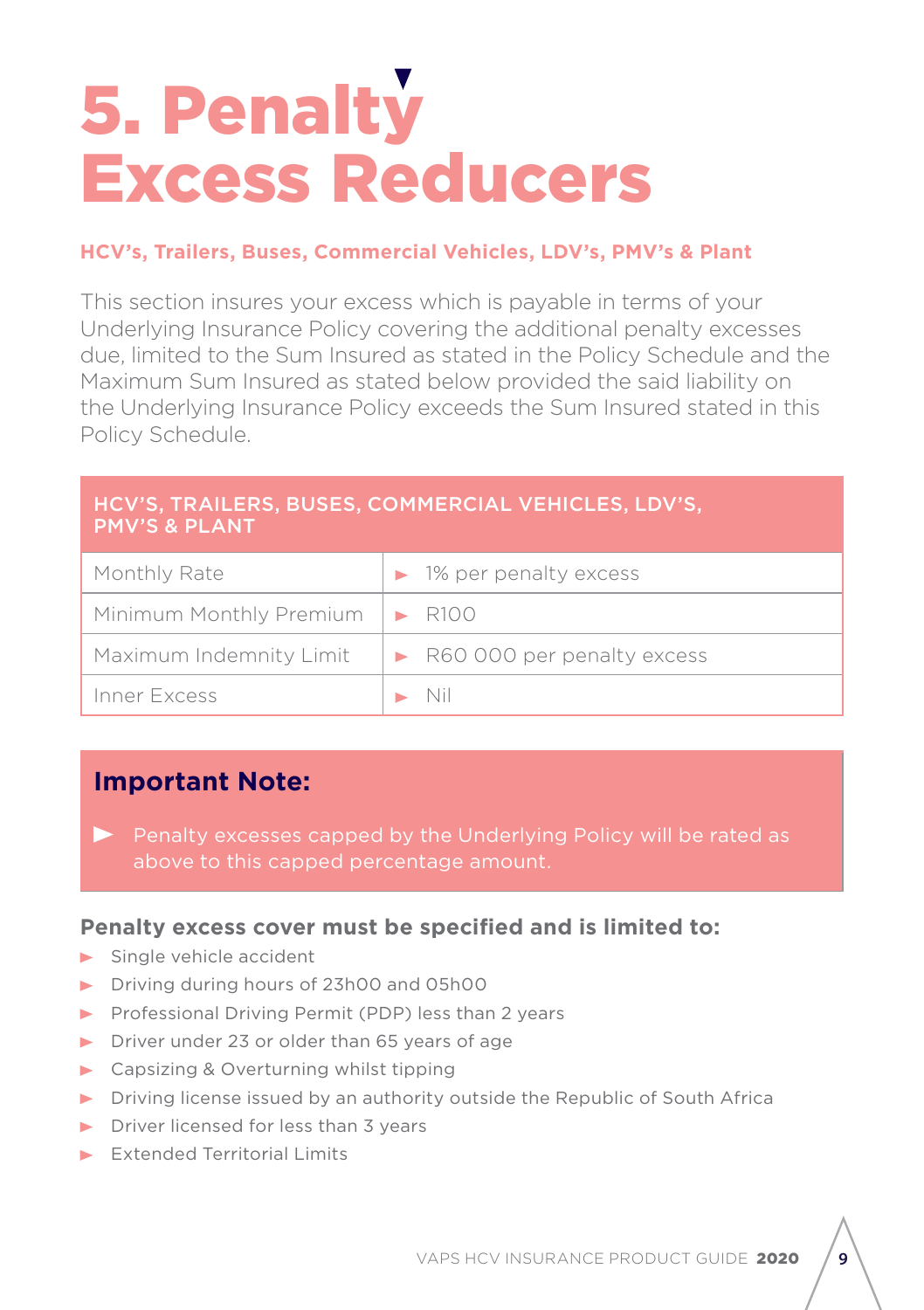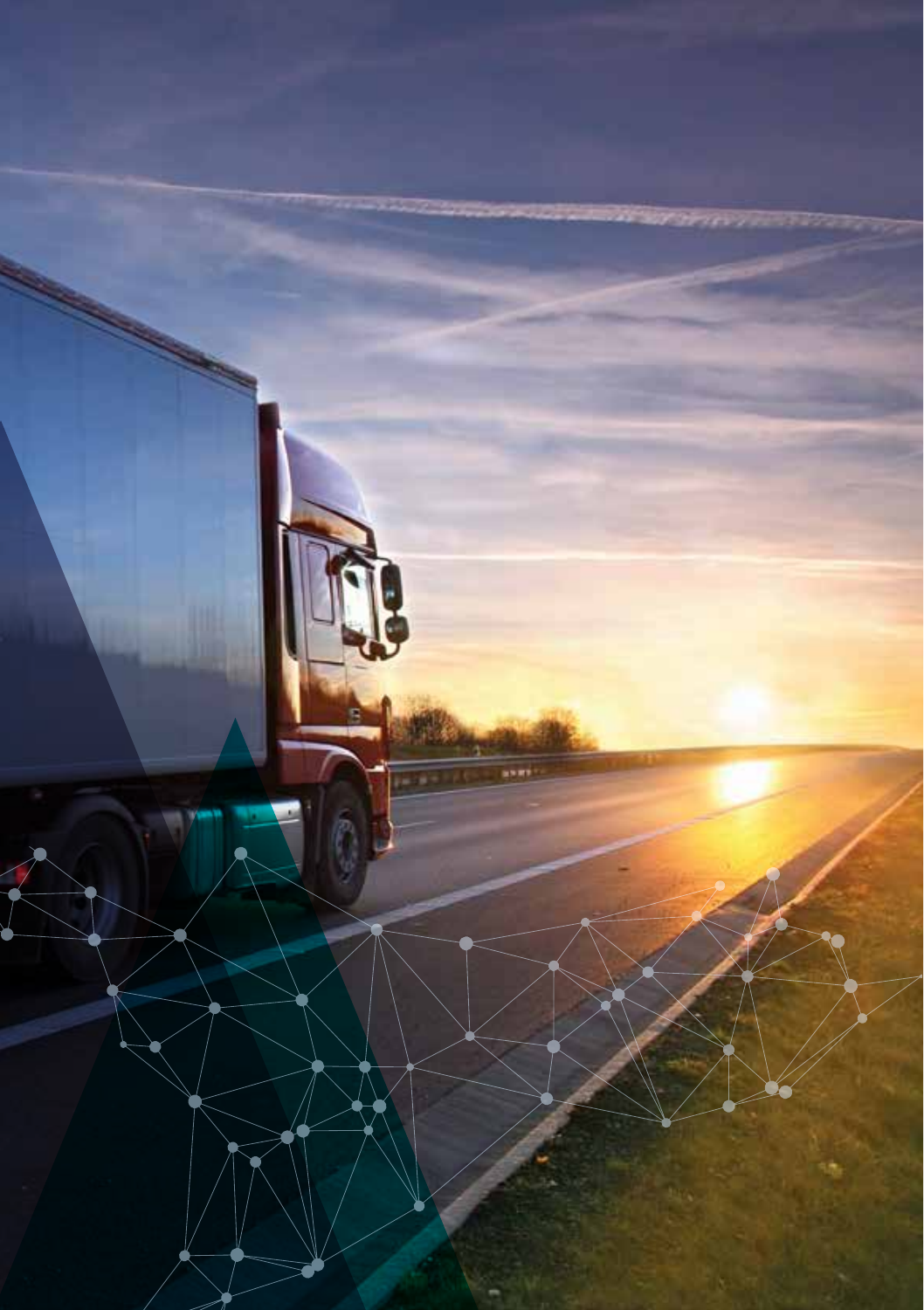# 6. Loss of Use

### **HCV's, Trailers, Buses, Commercial Vehicles, LDV's & Plant**

This section insures your Loss of Income of your Insured Commercial Vehicle following an Insured event of Own Damage or Total Loss (including Theft/Hijack) which is payable in terms of your Underlying Policy, limited to the Sum Insured /daily pro-rata benefit as stated in the Policy Schedule whilst having repairs effected within a reasonable period (solely determined by VAPS) following an Insured event.

#### HCV'S, TRAILERS, BUSES, COMMERCIAL VEHICLES, LDV'S & PLANT)

| Minimum            | $\rightarrow$ 4 weeks @ R5 000 per week                                                                                                                            |
|--------------------|--------------------------------------------------------------------------------------------------------------------------------------------------------------------|
| Maximum            | $\blacktriangleright$ 12 weeks @ R15 000 per week<br>(Client can select any number of weeks<br>from 4 to 12 & select any limit from R5 000<br>to R15 000 per week) |
| Monthly Rate       | $\blacktriangleright$ 1.25% applied to Total sum insured                                                                                                           |
| Time Excess Period | ▶ 1 Day after receipt of Authorization                                                                                                                             |

# **Important Notes:**

- Mechanical and electrical breakdown excluded.
- ▶ This cover will commence from the date of the Authorization of repairs minus the 1 day.
- Time Excess Period.  $\blacktriangleright$
- $\blacktriangleright$ The indemnity period will expire on date of completion of authorized repairs or on the day the Agreement of Loss/Agreed.
- $\blacktriangleright$ Total Loss Release/Tender of Settlement is forwarded from Insurer onto Insured.
- $\blacktriangleright$  If being repaired, cover will only be applicable whilst the Insured Vehicle is in the custody of a registered member of the Motor trade, who is an Underlying Policy approved collision damage repairer.
- $\blacktriangleright$  Tracking reports may be requested in the event of a claim.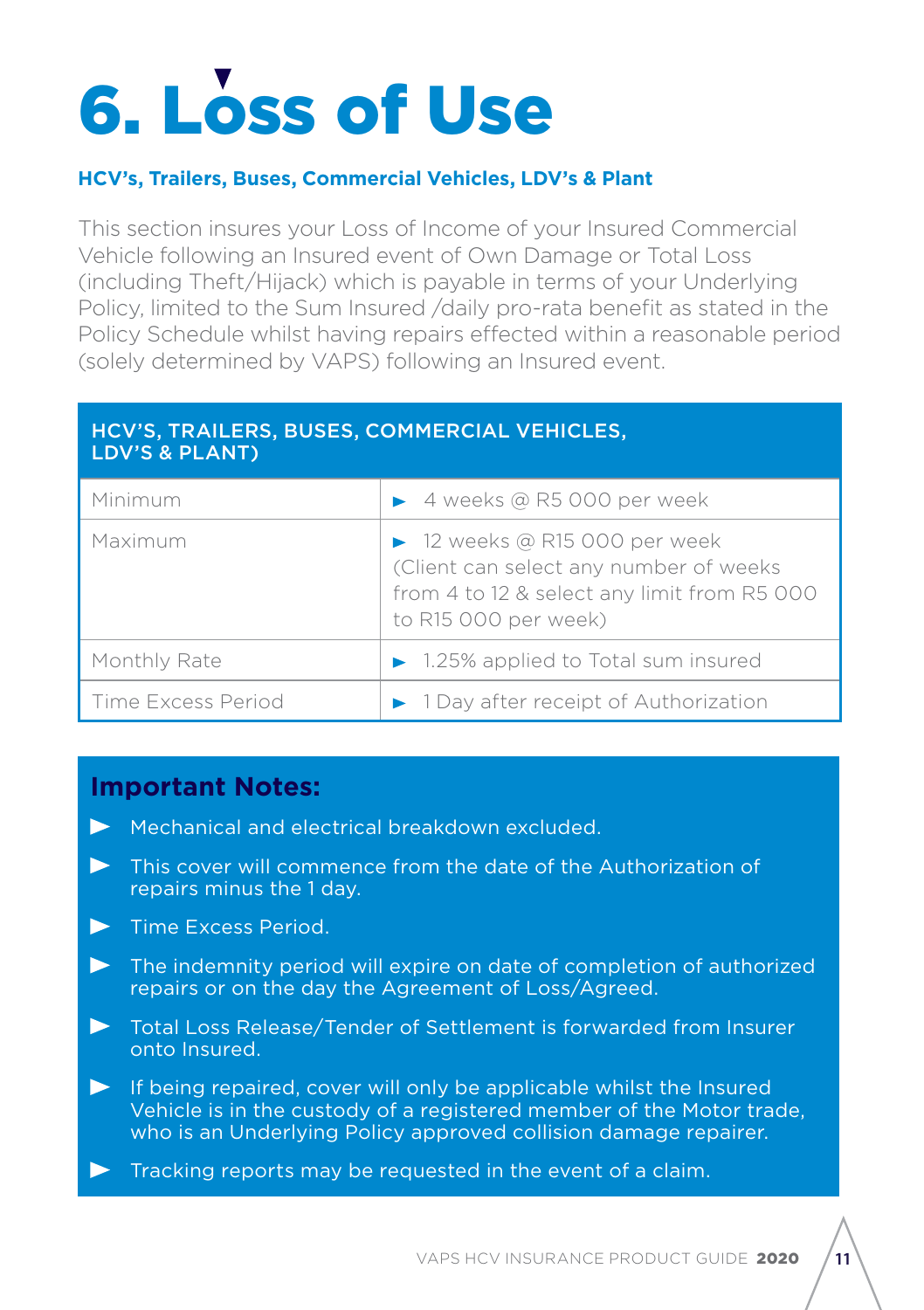# 7. Cross Border Towing & Recovery

#### **HCV's, Trailers, Buses, Commercial Vehicles, LDV's, PMV's & Plant**

Where the insured vehicle is involved in an accident outside the borders of the RSA and sustains damage which is insured in terms of sub-section A of the policy and which renders it undriveable, the company will pay the actual costs of recovery and towing which have been incurred to repatriate the insured vehicle to the RSA, provided that the indemnity afforded by this section does not exceed R50,000, and provided that the cover under this section only pays for the costs incurred in getting the insured vehicle to the South African side of the border. Once the insured vehicle is on the South African side of the border all cover under this section ceases.

#### HCV'S, TRAILERS, BUSES, COMMERCIAL VEHICLES, LDV'S, PMV'S & PLANT

| Monthly Rate               | $\blacktriangleright$ 1% of limit chosen          |
|----------------------------|---------------------------------------------------|
| Minimum Monthly<br>Premium | R200                                              |
| Maximum Indemnity<br>Limit | $\triangleright$ R50 000                          |
| Excluded                   | Rental Vehicles; Third Parties; Courtesy Vehicles |
| Inner Excess               | Nil                                               |

# **Important Note:**

The company shall not be liable to pay for the cost of any damages which may occur to the vehicle during the course of repatriation to the South African side of the border and/or the cost of any duties payable to the authorities.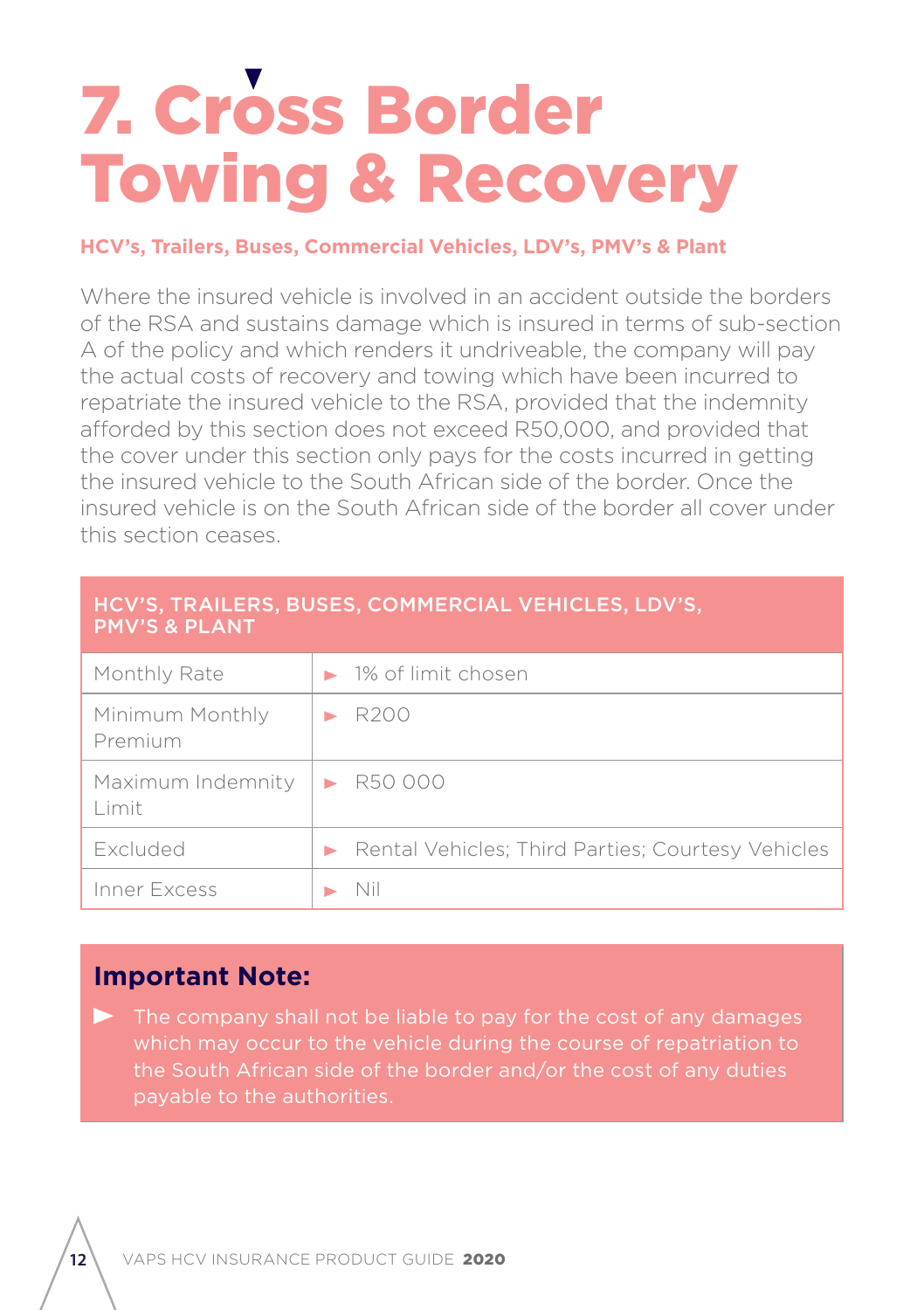# 8. Pollution Liability Excess Reducer

### **Heavy Commercial Vehicles, LDV's & Commercial Vehicles**

This section insures your excess which is payable in terms of your Underlying Insurance Policy covering the transportation of dangerous goods, environmental liability and clean-up costs limited to the Sum Insured as stated in the Policy Schedule and the maximum Sum Insured stated below.

### HEAVY COMMERCIAL VEHICLES, LDV'S & COMMERCIAL VEHICLES

| Monthly Rate            | 0.3%                                                                |
|-------------------------|---------------------------------------------------------------------|
| Minimum Monthly Premium | $\blacktriangleright$ R200                                          |
| Maximum Indemnity Limit | R150 000 - PMV's, LDV's & Motorcycles<br>R250 000 - All other types |
| Excluded                | Rental Vehicles & Courtesy Vehicles                                 |
| Inner Excess            | $\geq 25\%$ of claim min R5 000                                     |

# **Important Note:**

 $\blacktriangleright$  Must be a valid and entertained claim with the Underlying Insurer.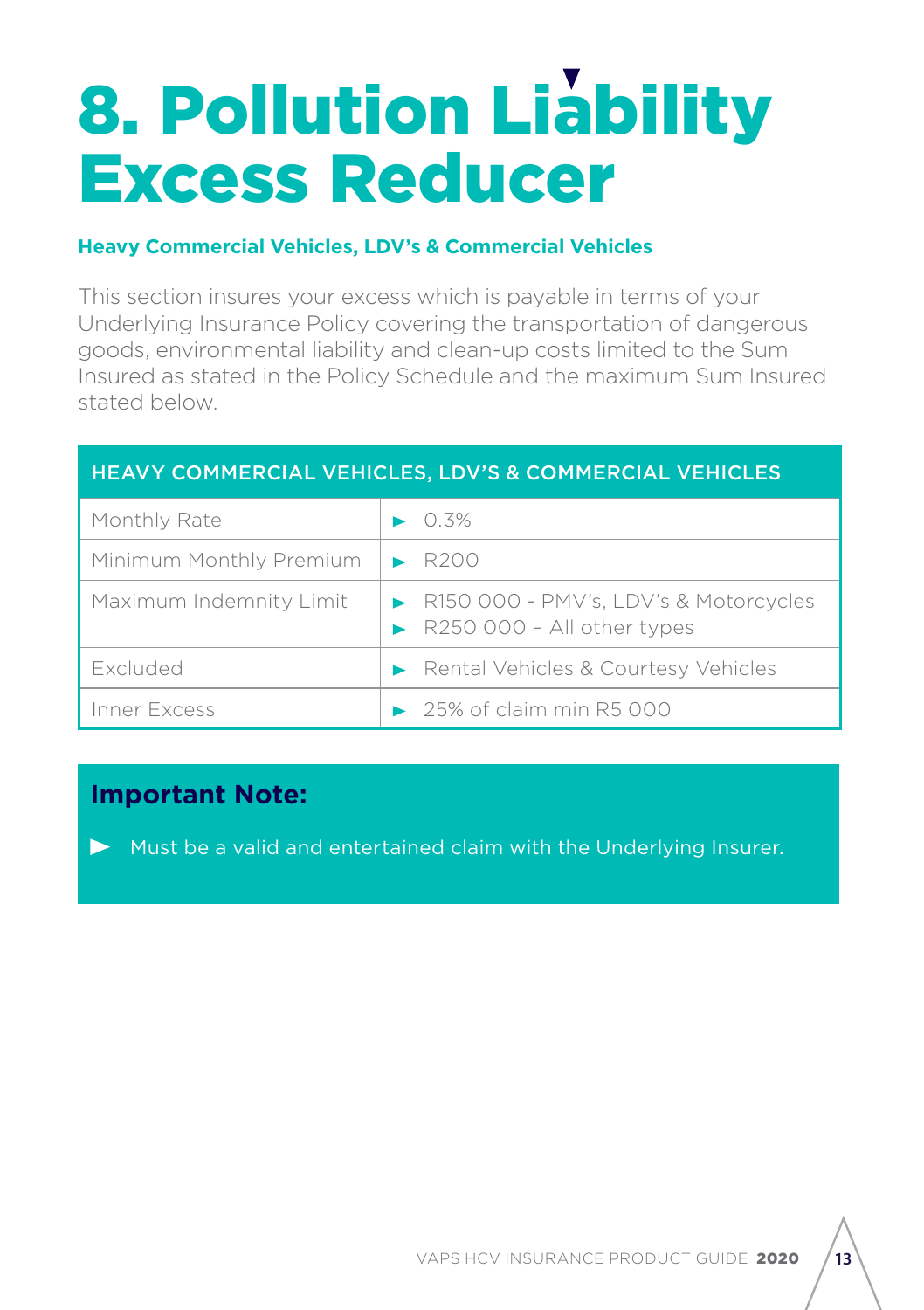# 9. Goods in Transit (GIT) Basic Excess Reducer

#### **HCV's, Trailers, Buses, LDV'S, Commercial Vehicles**

This section insures your specified vehicle's GIT Basic excess applicable, which is calculated and payable on your Underlying Insurance Policy limited to the Sum Insured and Specified excesses as stated in the Policy Schedule and the maximum Sum Insured.

| HCV'S, TRAILERS, BUSES, LDV'S, COMMERCIAL VEHICLES |                                     |  |
|----------------------------------------------------|-------------------------------------|--|
| Monthly Rate                                       | 0.33%                               |  |
| Minimum Monthly Premium                            | R100                                |  |
| Maximum Indemnity Limit                            | $\blacktriangleright$ R400000       |  |
| Excluded                                           | Rental Vehicles & Courtesy Vehicles |  |
| Inner Excess                                       | - Nil                               |  |

# **Important Note:**

Cover can be extended to include Tarps, Ropes, Chains, Debris removal etc.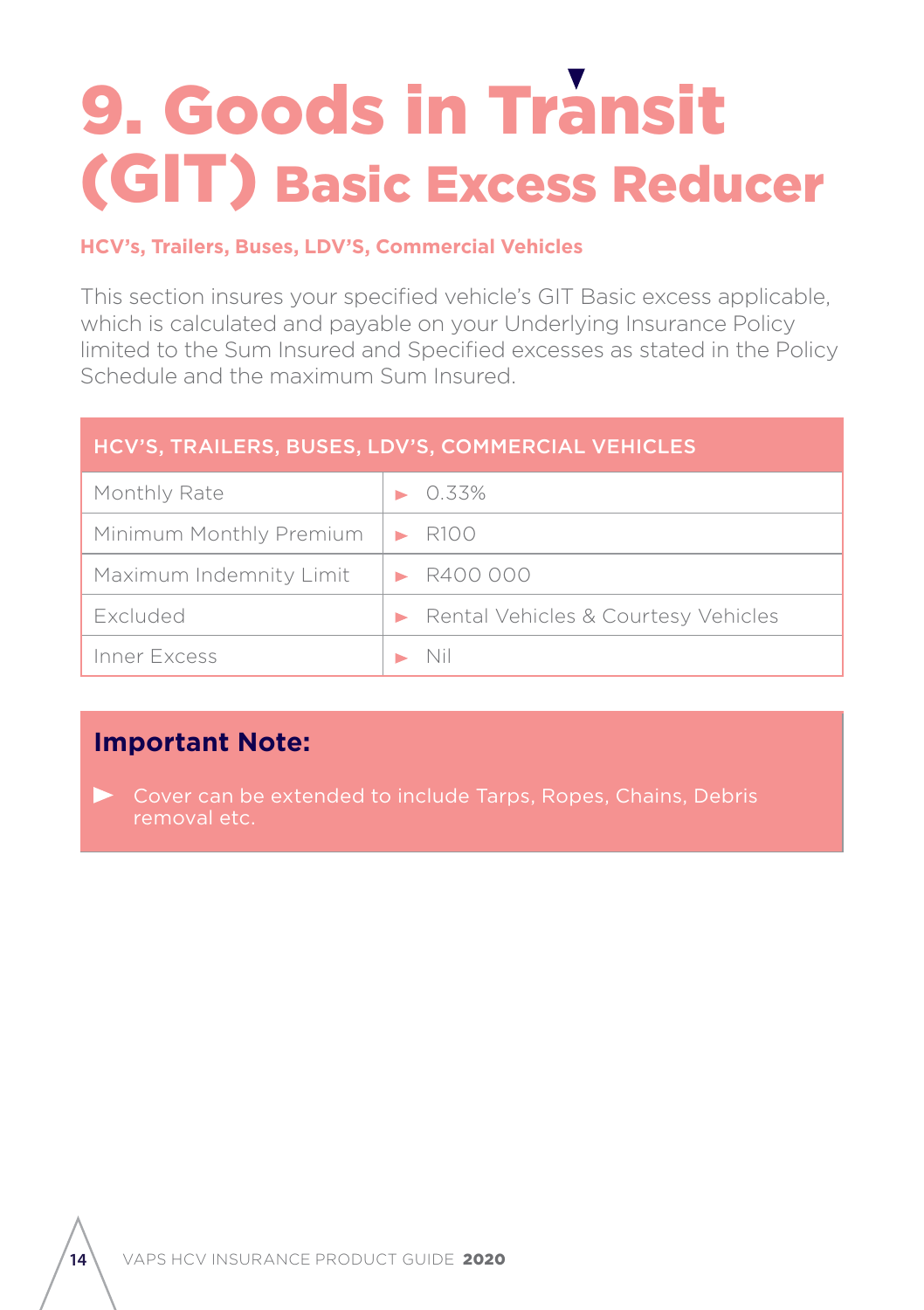# 10. Goods in Transit (GIT)

# Theft/Hijack Excess Reducer

# **HCV's, Trailers, Buses, LDV'S, Commercial Vehicles**

This section insures your specified vehicle's GIT Theft/Hijack excess applicable, which is calculated and payable on your Underlying Insurance Policy limited to the Sum Insured and Specified excesses as stated in the Policy Schedule and the maximum Sum Insured.

## HCV'S, TRAILERS, BUSES, LDV'S, COMMERCIAL VEHICLES

| Monthly Rate            | 0.33%                               |
|-------------------------|-------------------------------------|
| Minimum Monthly Premium | R100<br>ь                           |
| Maximum Indemnity Limit | $\blacktriangleright$ R400000       |
| Excluded                | Rental Vehicles & Courtesy Vehicles |
| Inner Excess Nil        | - Nil                               |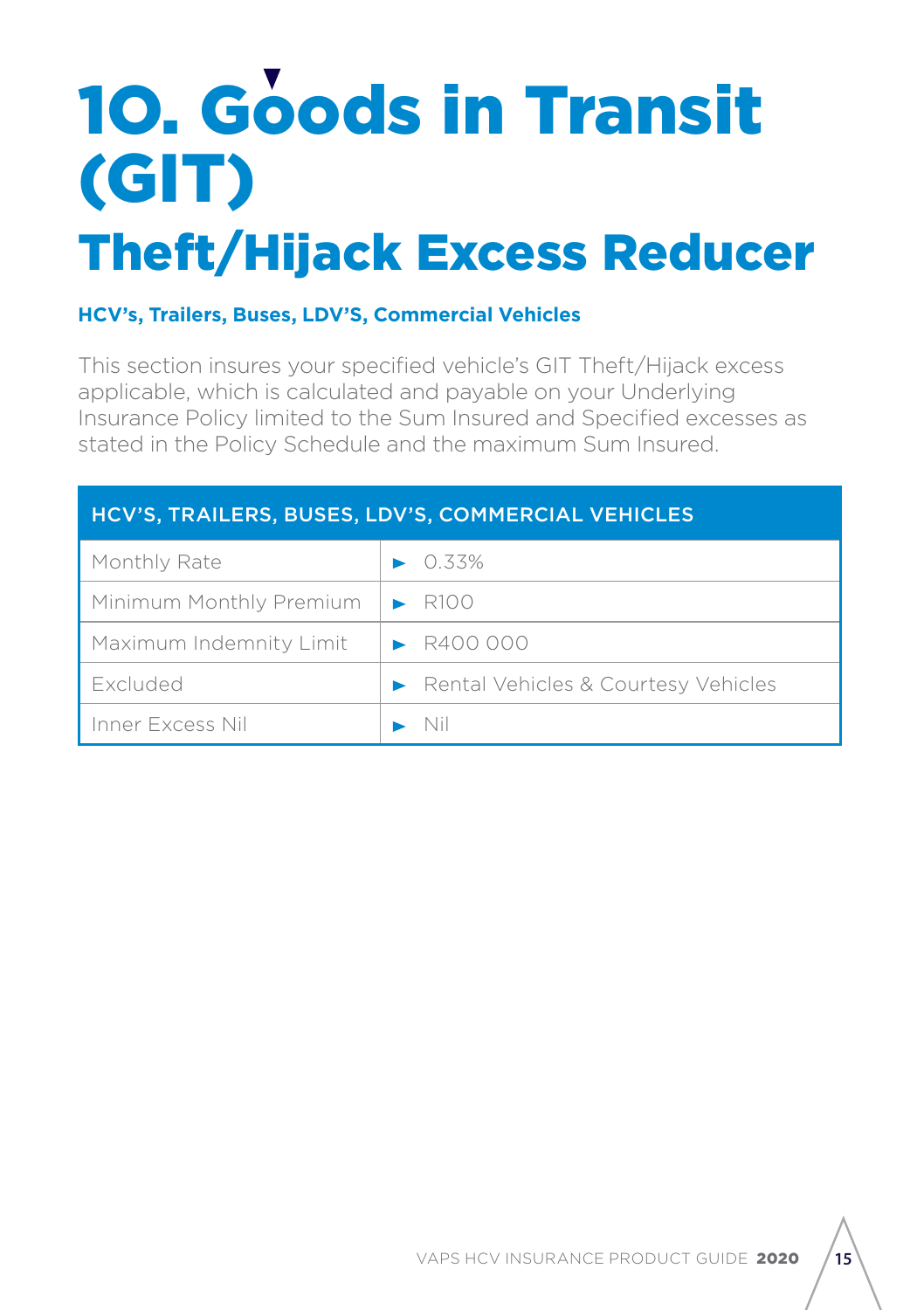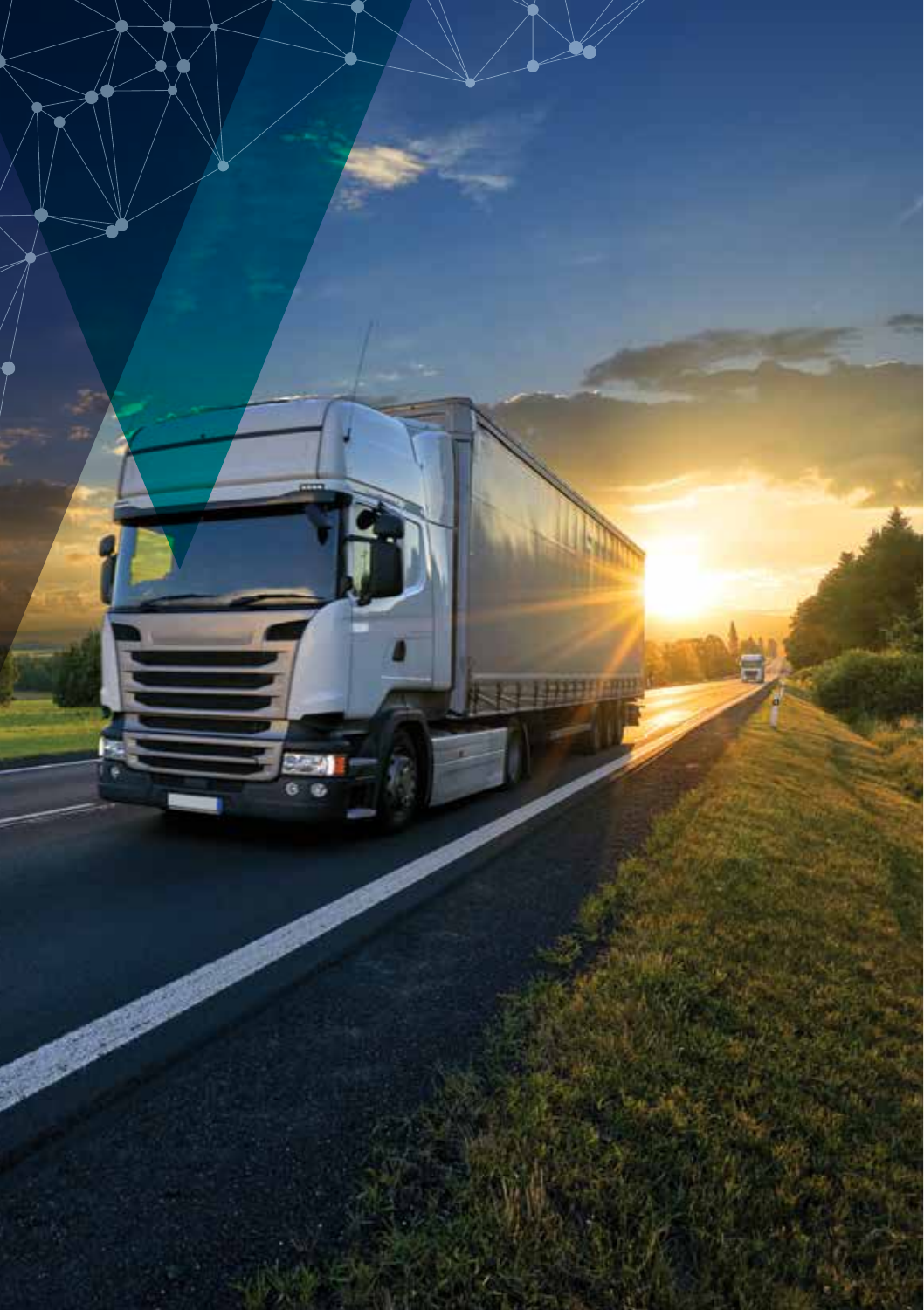# 11. Windscreen Comprehensive Cover

### **HCV's, Trailers, Buses, Commercial Vehicles, LDV's, PMV's & Plant**

This section insures the repair or replacement of your windscreen damaged on your specified Insured Vehicle and NOT the excess reducer section.

#### HCV'S, TRAILERS, BUSES, COMMERCIAL VEHICLES, LDV'S, PMV'S & PLANT

| Monthly Rate            | R120 per Insured Vehicle            |
|-------------------------|-------------------------------------|
| Minimum Monthly Premium | $\triangleright$ R120               |
| Maximum Indemnity Limit | $\triangleright$ R15 000            |
| Excluded                | Rental Vehicles & Courtesy Vehicles |
| Inner Excess            | $\geq 20\%$ of claim minimum R250   |

# **Important Notes:**

- All Windscreen claims must be reported within 30 days of loss.
- In terms of the Insured vehicles, this section is limited to R 15 000 any one loss.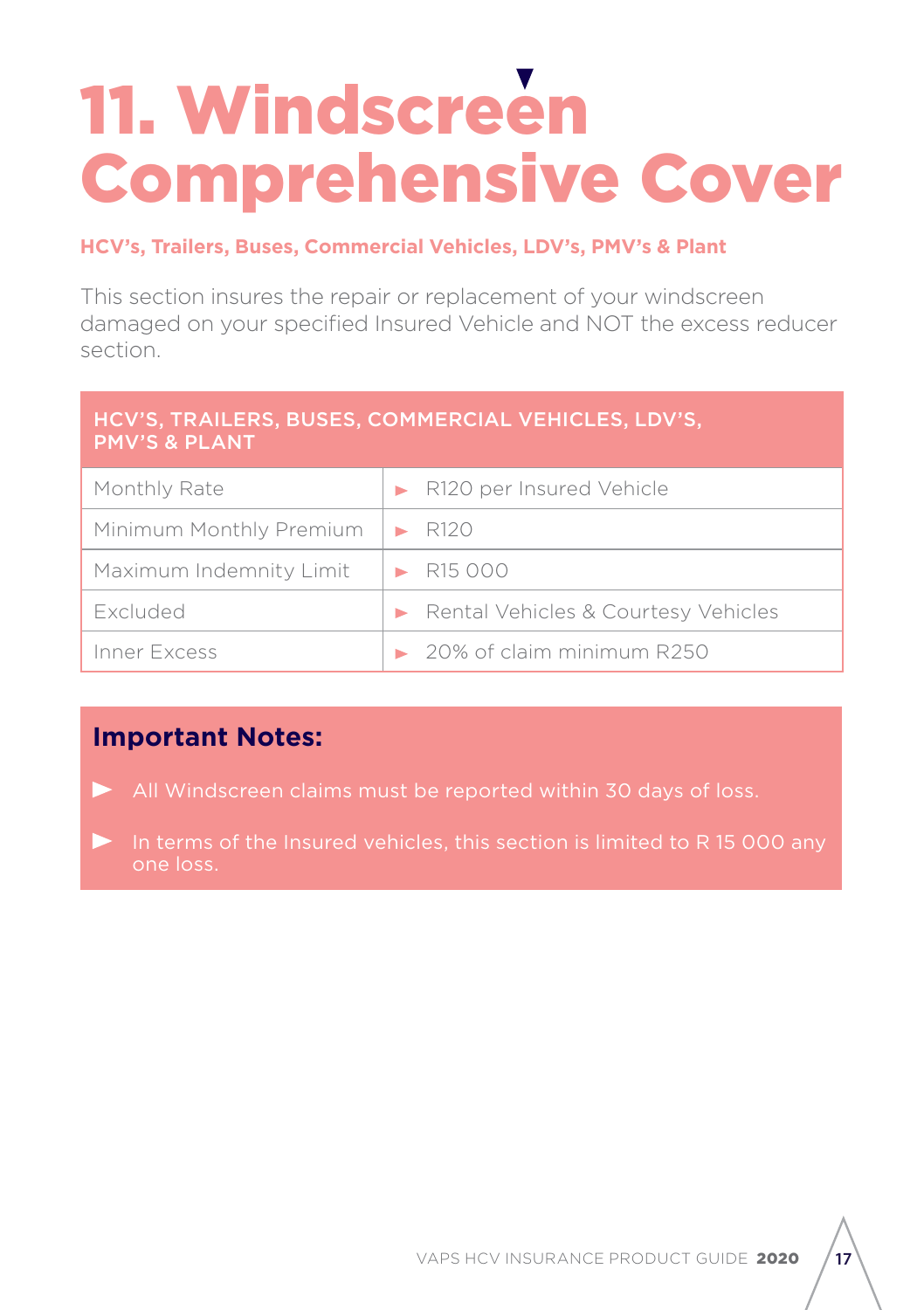# 12. Windscreen Excess Reducer

### **HCV's, Trailers, Buses, Commercial Vehicles, LDV's, PMV's & Plant**

This section insures your standard Windscreen excess which is payable in terms of your Underlying Insurance Policy limited to the Sum Insured stated in this Policy Schedule and the maximum sum insured stated below.

### HCV'S, TRAILERS, BUSES, COMMERCIAL VEHICLES, LDV'S, PMV'S & PLANT

| Monthly Rate            | - 2.5%                              |
|-------------------------|-------------------------------------|
| Minimum Monthly Premium | $\blacktriangleright$ R25           |
| Maximum Indemnity Limit | $\blacktriangleright$ R10 000       |
| Excluded                | Rental Vehicles & Courtesy Vehicles |
| Inner Excess            | - Nil                               |

# **Important Note:**

All Windscreen claims must be reported within 30 days of loss.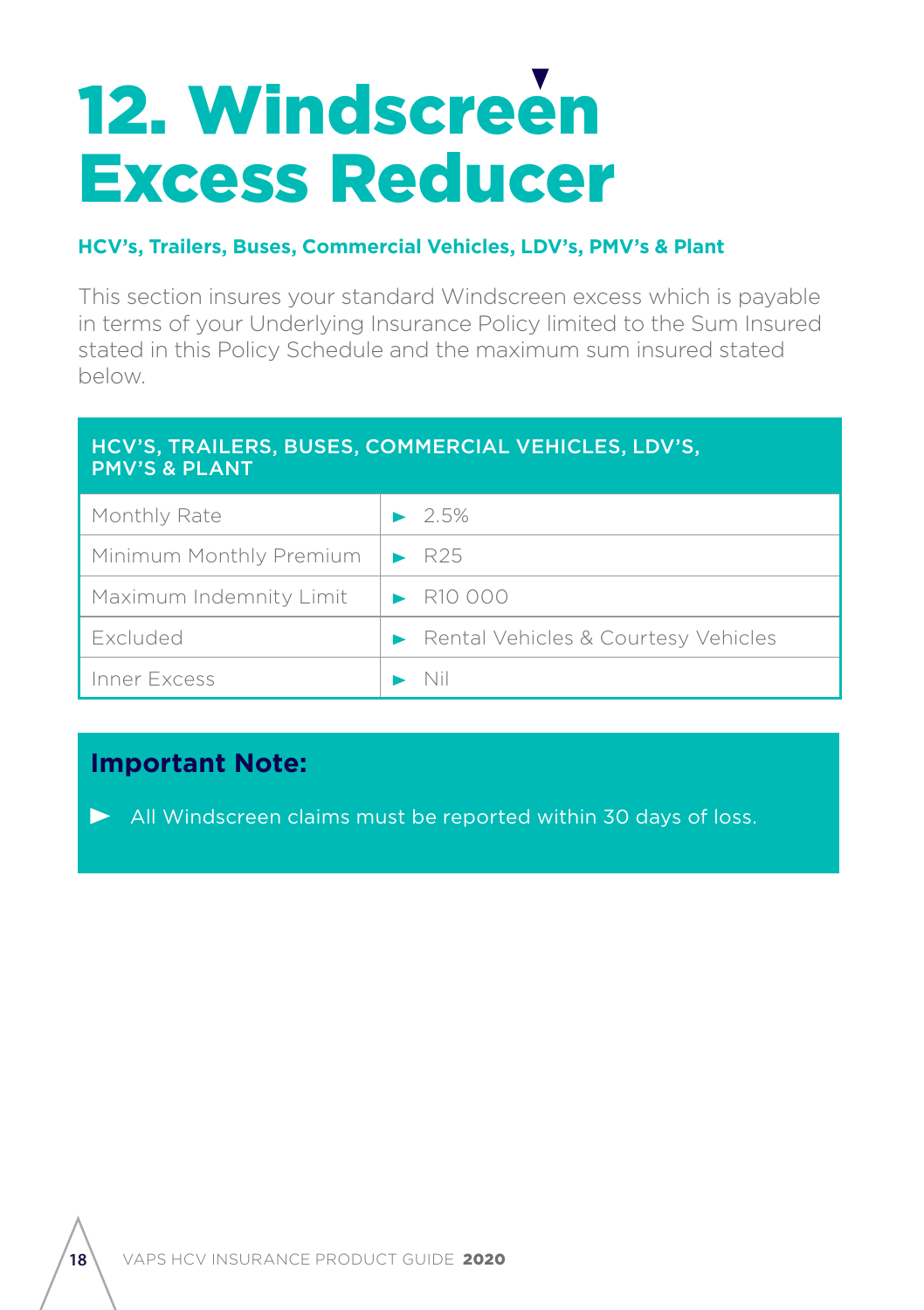# 13. VAPS Non-Motor Excess Reducer

### **All Commercial & Personal Lines Sections other than Motor**

This product insures any Non-Motor excess as described in your VAPS Policy Schedule which is payable in terms of your Underlying Insurance Policy limited to the Sum Insured stated in the VAPS Policy Schedule and the maximum sum insured stated in this VAPS Policy Schedule.

Commercial Lines sections that we can provide Excess Reducer cover on: Fire, Buildings Combined, Office contents, Electronic Equipment, Business Interruption, Accounts Receivable, Theft, Money, Glass, Fidelity, Goods in Transit, Business All Risks & Accidental Damage.

Personal Lines sections that we can provide Excess Reducer cover on: Houseowners (Buildings), Householders (Contents) & All Risks.

These rates are a guide only. Please refer all quotes to VAPS for a formal quote.

### ALL COMMERCIAL & PERSONAL LINES SECTIONS OTHER THAN MOTOR

| Monthly Rate            | ► 1% to 2% of Underlying Excess         |
|-------------------------|-----------------------------------------|
| Minimum Monthly Premium | $\blacktriangleright$ R60               |
| Maximum Indemnity Limit | $\triangleright$ R250 000               |
| Inner Excess            | Inner Excess will be determined by VAPS |

# **The Underwriter shall not be held liable if:**

- Proof of settlement has been received from the Underlying Policy Insurer.
- The Underlying Insurer has refused your claim for an event.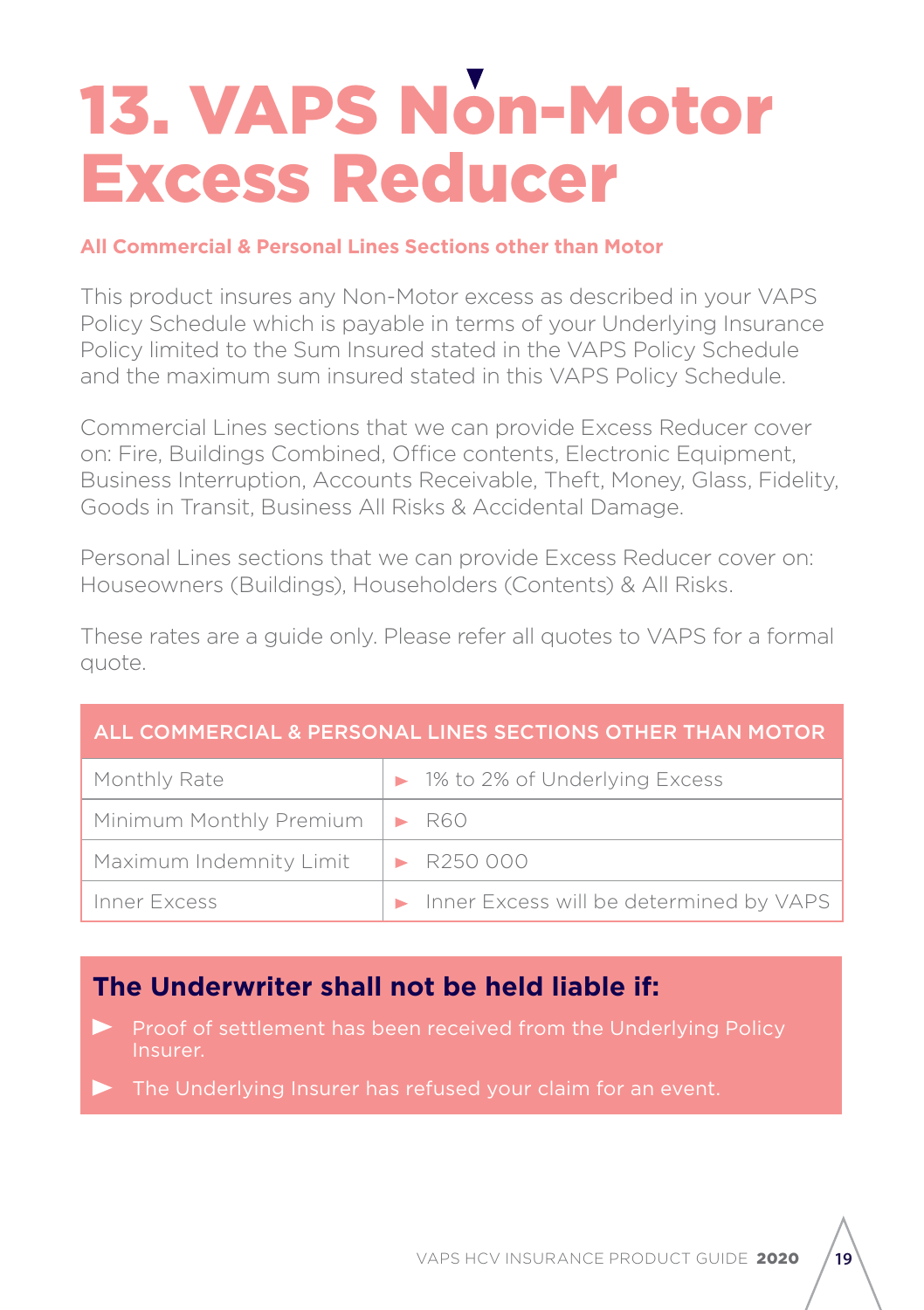# 14. VAPS Tyre Cover

In the event of Accidental Damage to a tyre caused by sudden braking, cuts, punctures by foreign objects or bursts, VAPS will indemnify the Insured for the cost of repair or replacement of a tyre including balancing, provided that the indemnity is based on the percentage of unused tread left on the tyre.

These rates are a guide only. Please refer all quotes to VAPS for a formal quote.

| <b>PRIVATE MOTOR VEHICLES &amp; LDV'S</b> |                                         |  |
|-------------------------------------------|-----------------------------------------|--|
| Monthly Rate                              | • Option 1 - R 45; Option 2 - R 65      |  |
| Minimum Monthly Premium                   | $\blacktriangleright$ R45               |  |
| Maximum Indemnity Limit                   | $\blacktriangleright$ R3000 per tyre    |  |
| Inner Excess                              | Inner Excess will be determined by VAPS |  |

The Insurer will reimburse the Insured the amount on the invoice relating to the purchase or repair of tyres, less any wear and tear on the tyre at the time of an event that may result in a claim. Maximum indemnity is R2 000 per tyre (Option 1) or R 3 000 (Option 2), less any wear and tear/worn tread. Maximum liability per claim/event is R4 000 (Option 1) or R6000 (Option 2).

# **Specific Conditions:**

 $\blacktriangleright$  This policy is limited to two claims per year, or one claim if two tyres are replaced in one incident. All claims must be reported to the VAPS call centre on 012 942 4536 before any replacement of damaged tyre(s) may be done. No claim(s) will be paid if the client replaces tyre(s) without authorisation from VAPS.

**20** VAPS HCV INSURANCE PRODUCT GUIDE 2020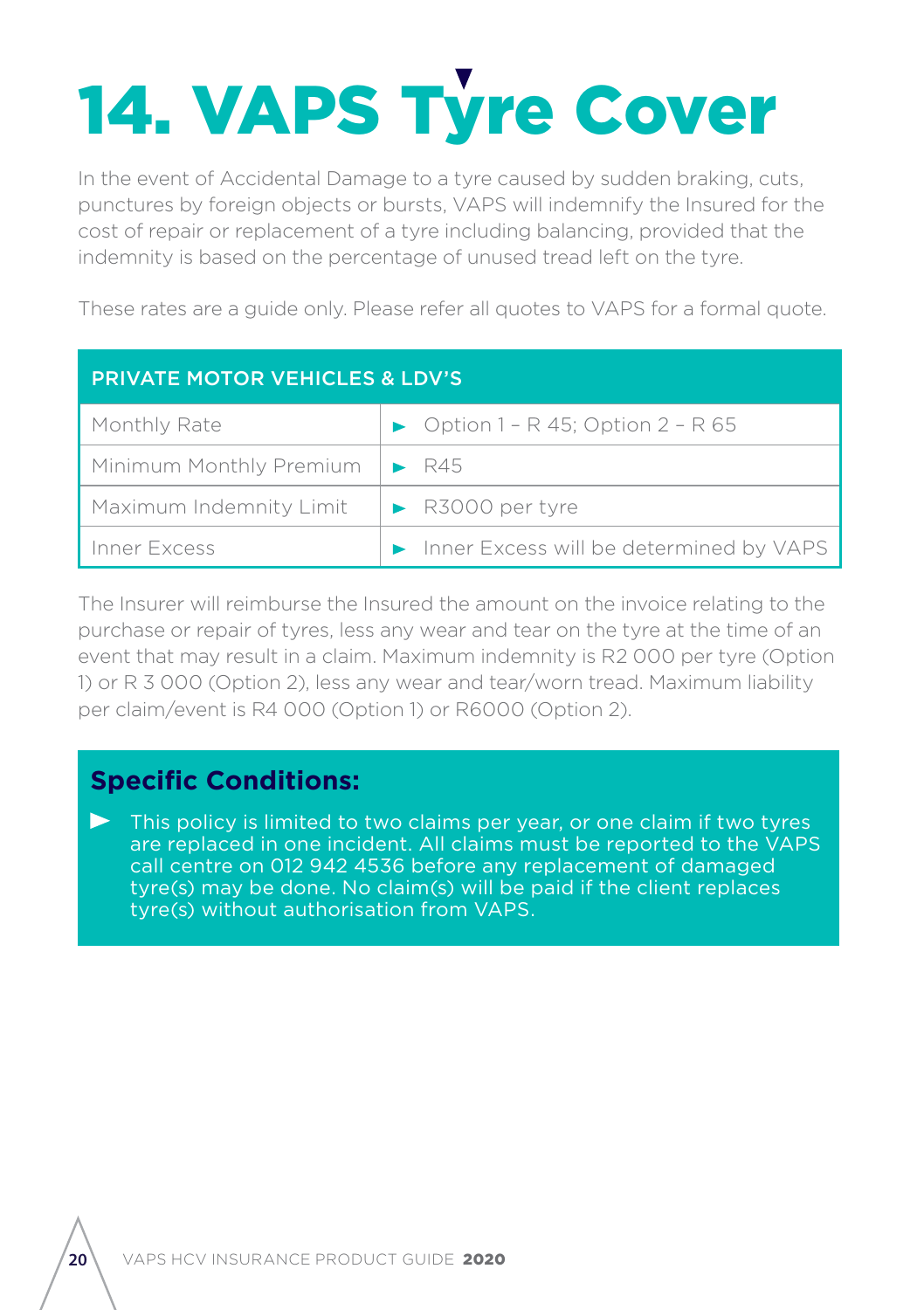# 15. RENASA IVP (Credit Shortfall)

### **(Inception Value Policy)**

Renasa's IVP division underwrites motor policies which insure vehicles against depreciation in the event that it is stolen or written off, and automatically includes credit shortfall (free of charge) for financed vehicles. The IVP Division was established in 2010. Based in Johannesburg, the division provides a countrywide service.

### **Renasa's IVP Policy insures vehicle value depreciation and has several other benefits for policyholders**

### The IVP Policy:

- $\triangleright$  pays the difference between retail value at inception and retail value at date of loss;
- **D** automatically includes credit shortfall cover for finance of vehicles:
- $\blacktriangleright$  is available on financed and non-financed vehicles;
- $\blacktriangleright$  is available on any age of vehicle;
- $\blacktriangleright$  represents an increasing benefit as the vehicle depreciates;
- $\blacktriangleright$  represents highly economical cover;
- $\triangleright$  is available as additional cover to comprehensive policies issued by other South African insurers;
- $\triangleright$  will respond if the underlying comprehensive policy responds.

# **Renasa's IVP Policy also has benefits for intermediaries**

### Benefits for intermediaries include:

- $\triangleright$  IVP encourage retention as the benefits increase over time:
- **Properties are determined by a dynamic rating engine already integrated to all** major policy administration systems;
- **IVP represents an attractive cross selling opportunity.**

# **Important Note:**

This product is underwritten by Renasa Insurance Company Limited. ▶ All our products can be taken as stand-alone cover. Broker Commission: Motor 12.5%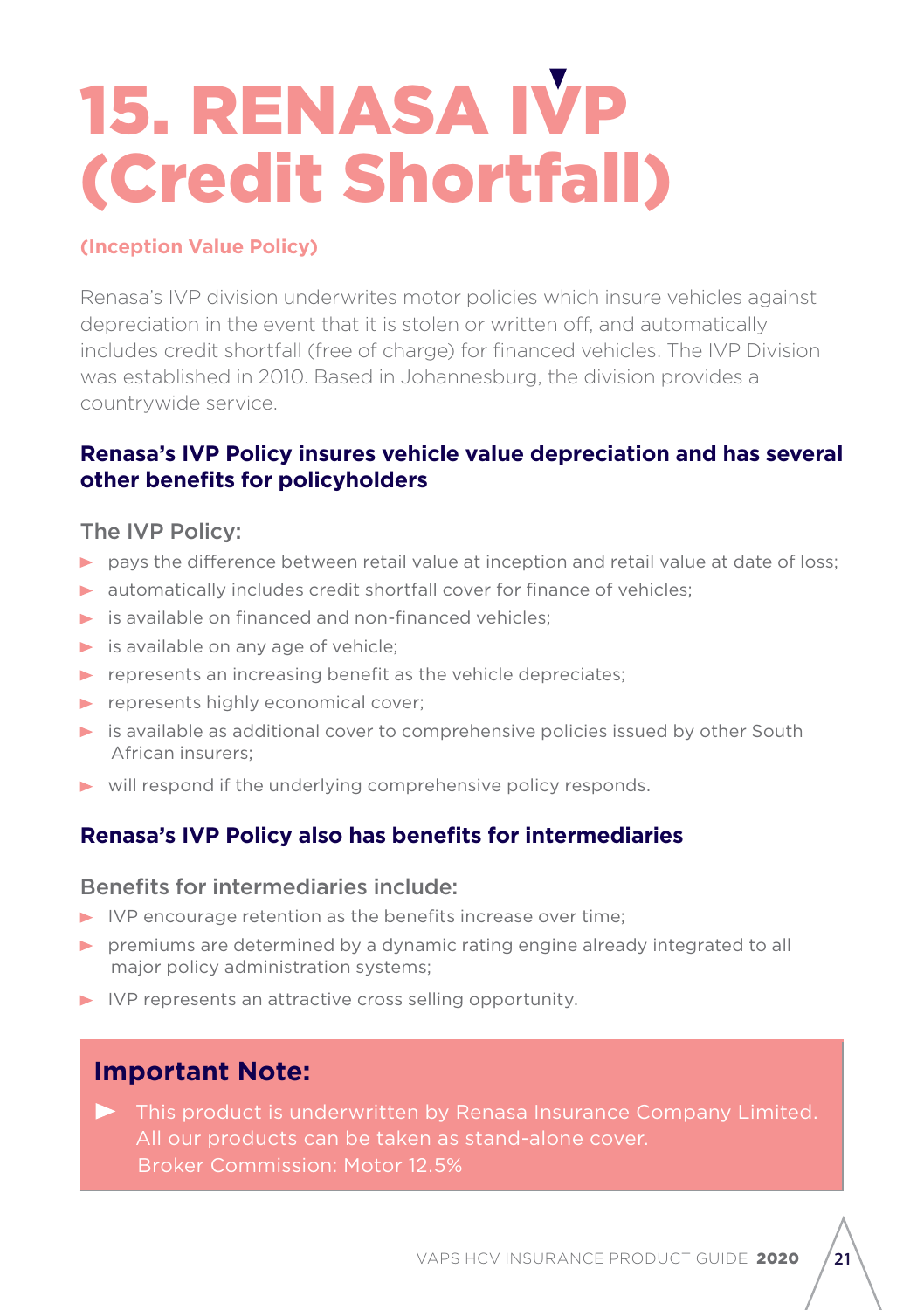# **Inception Value Policy Wording**

In the event that your vehicle is a total loss (i.e. stolen, hi-jacked or written off), we shall settle your claim as follows:

#### 1.1. If the vehicle is financed, we shall pay your financial institution (any balance left over will be paid to you) the higher of:

a. the outstanding balance that you owe as at the date of loss; or

b. retail value as at the inception date of this Inception Value Policy;

1.1.1. less the retail value as at the date of loss;

1.1.2. less any excesses under this Inception Value Policy.

#### 1.2. If the vehicle is not financed, we shall pay you the inception value: less

1.2.1. the retail value as at the date of loss;

1.2.2. any excesses under this Inception Value Policy.

#### 1.3. Definition of terms

1.3.1. Us/we/our shall mean Renasa Insurance Company Limited;

1.3.2. You/your shall mean the insured;

1.3.3. Inception value shall be the retail value as at the inception of the Inception Value Policy with us;

1.3.4. Retail value shall be determined as per the publication of the Mead & McGrouther Auto Dealers Digest;

1.3.5. Outstanding balance refers to the outstanding balance that you owe a financial institution as at the date of loss; less any:

1.3.5.1. overdue instalments and arrear interest as at the date of loss;

1.3.5.2. rebates you would have been entitled to had you settled the loan as at the date of loss;

1.3.5.3. refunds due to you or the financial institutions;

1.4. Vehicle shall be restricted to either a code 1 or code 2 as per the applicable Road Traffic Regulations in South Africa.

#### 1.5. Inception Value Policy does not pay you:

1.5.1. if your underlying comprehensive insurance is repudiated or rejected;

1.5.2. if your underlying comprehensive policy is voided or cancelled;

1.5.3. for any amounts payable by you in respect of the underlying comprehensive insurance and this insurance policy (including, but not limited to outstanding premiums and the excess amounts applicable).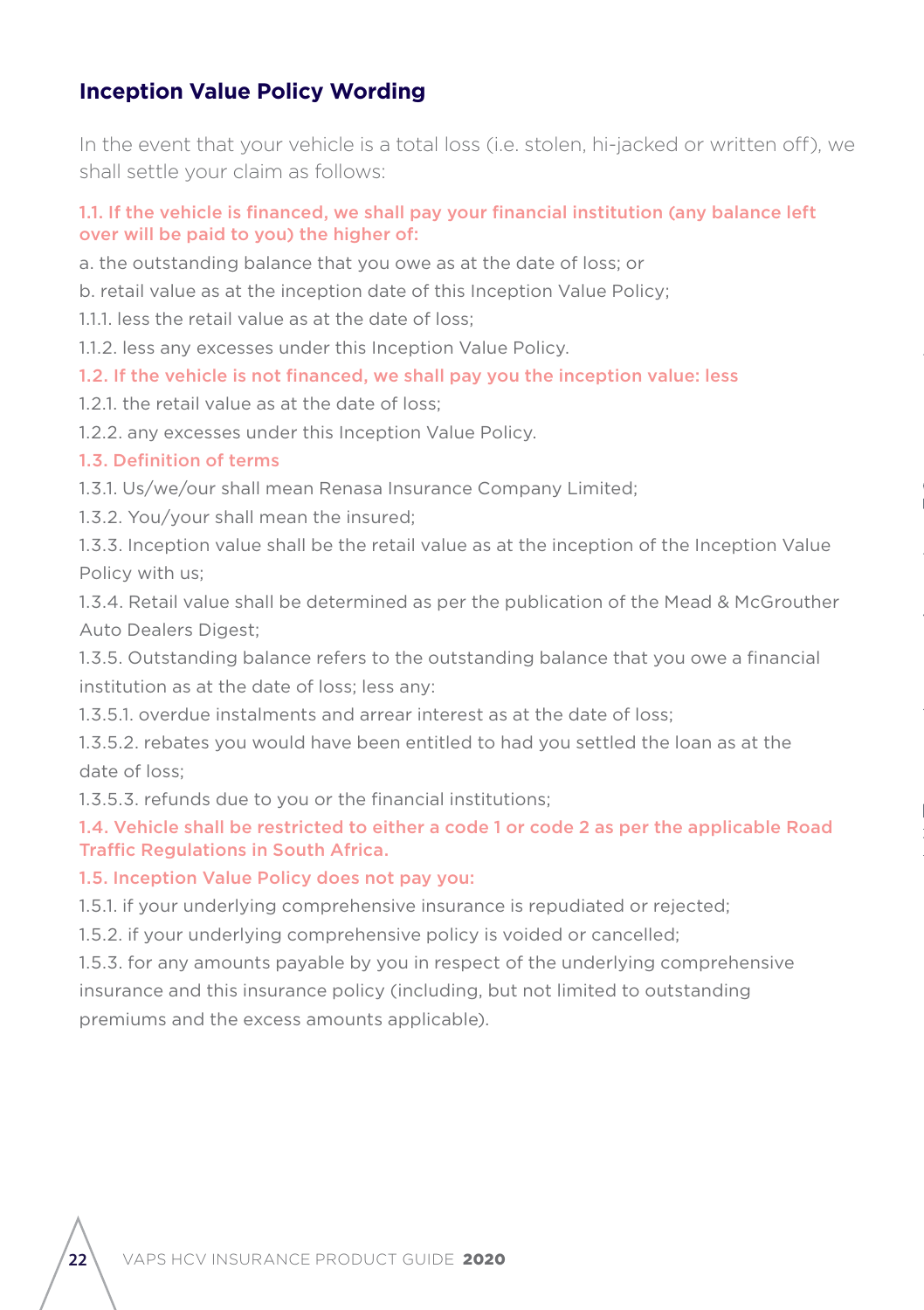